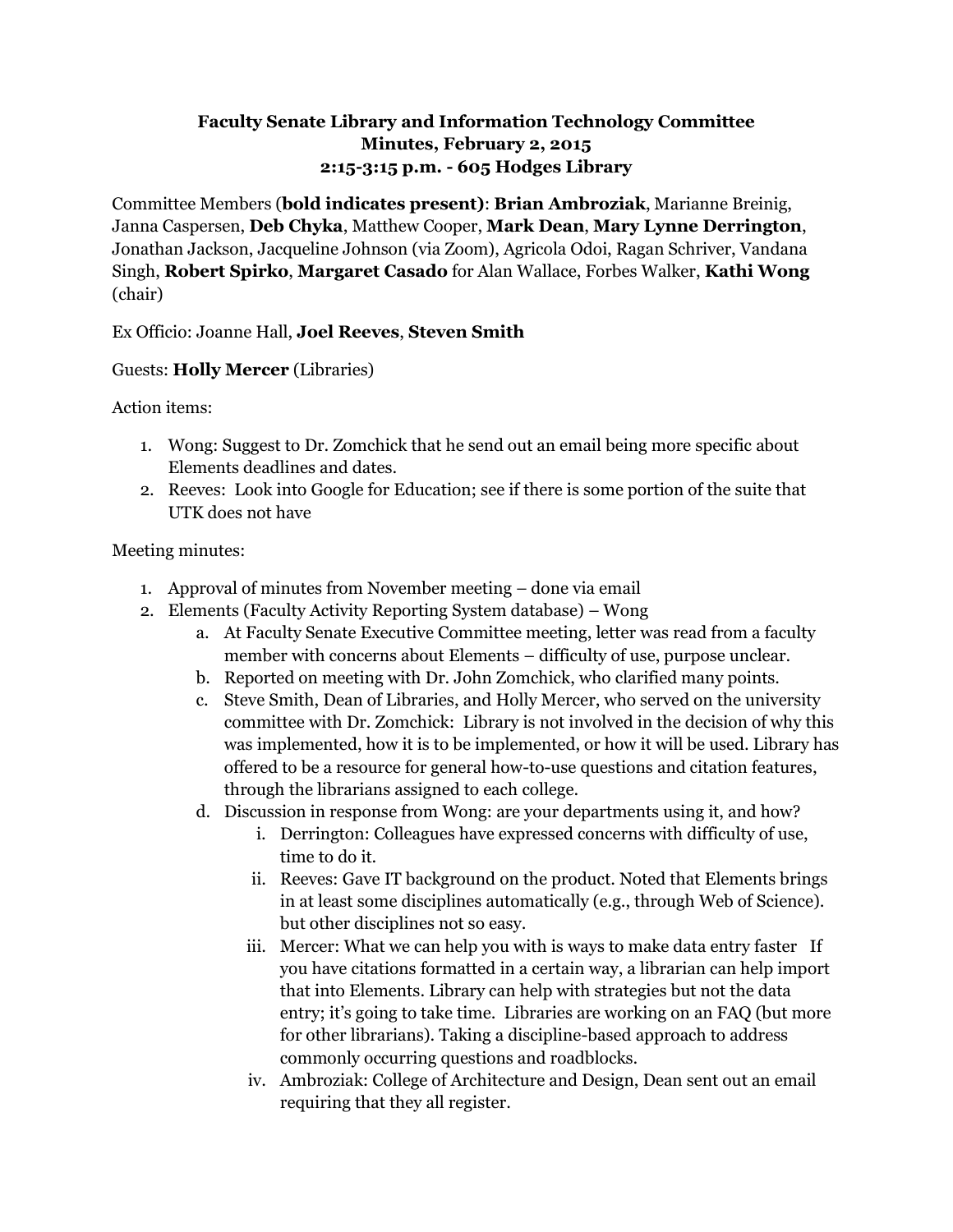v. Dean: Electrical Engineering department head reviewed the features, asked them to register, and said "would be" used for reviews. Posed as a simpler way to have all their information in one place, not having to build their own reviews from scratch. Will help with accreditation as well.

[Note: Word crashed and notetaker lost a few minutes of the meeting. One question was whether department heads and deans could edit their faculties' profiles. Per Reeves: that is only possible if the department head has been given special permission.]

- e. Ambrioziak: Would be nice if Elements could be publicly searchable, e.g. for Office of Research. Reeves: Could put this on Dr. Zomchick's radar.
- f. Ambroziak: Would like to be able to link this, a bio, creative work. Mercer: Elements are partners with a product called Vivo, open source, used by Duke University. What it does is create a public-facing database of faculty expertise.
- g. Mercer: Library is developing FAQs that are discipline-focused. Will have a research guide on the Library website. Wong: When would that be available? Mercer: It's in the works. Casado: Maybe March.
- h. Wong: It's really hard to find Elements the faculty database on the UT website. Reeves: Can help Dr. Zomchick make it more visible.
- i. Wong: Any other questions or concerns?
	- i. Derrington: the general lack of knowledge at the table surprised her.
	- ii. Reeves: What is the best way to get information to that level? Derrington: Keep the message simple and give people time. Ambroziak: If you want 100% participation, get the information to the directors. If the directors say "this will be part of your year-end evaluation" people will do it.
	- iii. Reeves: Does not see this contributing to this year's performance review cycle; would next year be fair? Derrington: Two cycles would be better; IRB just changed this year and people are getting hit with training, figuring it out.
	- iv. Derrington: Would like clarity, make sure information is correct. Would like some options. People are already confused with the IRB; people are going up for tenure. A lot hit this year. Shared governance; needs to express what faculty are dealing with.
	- v. Smith: Has experience at another school, where it only brought in hours taught and research dollars brought in.
- 3. Zoom (per request of Executive Committee leadership to expand use to encourage Committee attendance)
	- a. Reeves and Smith: There will be a permanent camera installation in Library conference room to allow easier use of Zoom or other video conference technologies. Reeves: We would have to charge for other locations. Setup for parts and labor is about \$1500.
	- b. Reeves: Reminder that Zoom is on the web, a quick download. License is only needed for meeting host; anyone else can plug in online.